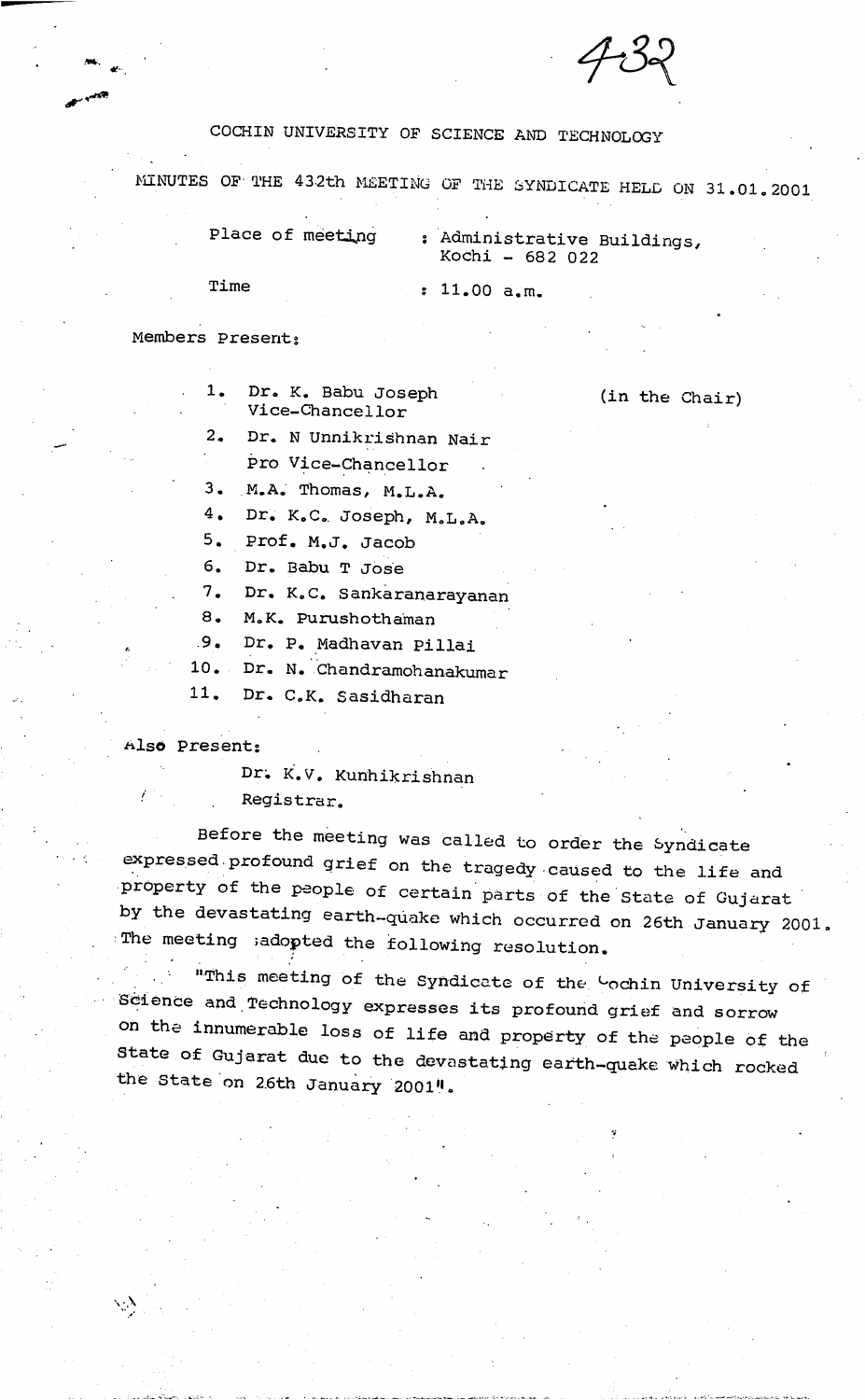It was resolved to make an appeal to the University Staff to contribute a minimum of one day!s salary to the relief fund for helping the victims of the earth-quake, and be sent to the 'Prime Minister's Relief Fund'.

2

3

amounts be loaned from the P.F Deposits of the University,

Item No.Is Financial status of the University — Assessment - Regarding.

.  $\sim$  - in

> An amount of Rs,ll crores has to be received from the State Government during this financial year on various account heads. This amount is towards the salary and other benefits to be given to the University teachers and non-teaching staff on account of the implementation of the pay revision, The Syndicat e discussed at length various proposals to overcome the present financial crisis.

 $(1)$ (1) A committee consisting the following be authorized to meet<br>the Chief Minister, Finance Minister and Education Minister and appraise the grave financial position of the University and to get maximum non plan grant released from State Government.

The Syndicate was appraised as follows in the matter.

The Syndicate noted with great concern the attempts made by certain vested interests to tarnish the reputation of this prestigious University by malicious propaganda through the press, internet, e-mail and other media. 1.

(i) A request be made to the media who knowingly or unknowingly spread sensational news so as to tarnish the image of the University to withdraw from such activities. The matrix of the control of the Resolved that-

2, The Syndicate then discussed at length the representation submitted by the Cochin University Union on matters related the University Women's Hostel, Thrikkakara.

It was resolved that--

It was resolved that—

 $(i)$  An enquiry be conducted in the whole incident by a Sitting Judge of the High Court of Kerala or a Retd, Judge, High Court of Kerala,

(ii) A Committee consisting of the following be constituted to maintain financial discipline. identify a sitting Judge of the High Court of Kerala or a Retd, Judge of the High Court of Kerala for the purpose.

(iii) The earlier decision taken by the Syndicate in its last meeting to appoint Adv.prabha R Menon to enquire into the incident and Smt Saly Chacko to assist the enquiry officer be cancelled.

(ii) Efforts be made to find out with the help of responsible officers, the persons who misuse the internet/e-mail facility of the University for propaganda against the institution and its authorities through sending anonymous circulars/messages to the internet subscribers.

The Registrar be authorised to write a letter to Adv. Prabha R Menon & Adv.Sally Chacko expressing the appreciation of the Syndicate for sincerely co-operating with the university in the matter, and explaining the situation which lead to the appointment of another enquiry officer. (iv)

As a part of the measures to be taken for ensuring  $\cdot$ security in the University campus a police aid post be set up in the University campus. 3,

Pro—Vice—Chancellor (Convenor) Dr. K.C. Joseph, M.L.A. M.A. Thomas, M.L.A. P. Raju, M.L.A,

uitedis amounting to R.3 crores due from SC/ST Development Depart-<br>ment, University Grants Commission and CSIR, Dr. P. Madhavan Billai (2) Every efforts be made to get reimbursed to the University the arrears amounting to Rs.3 crores due from SC/ST Development Departmember, Syndicate be authorised to follow up these pending payments.

(3) Strict economy measures<br>maintain financial discipline. Strict economy measures be enforced in the University to<br>n financial discipline.

(5) Proposal for training programmes by the University be<br>considered. considered.

(6) , to appointments to various posts on daily wages be stopped till<br>31 'March 2001, unless it is highly essential to the normal funct. Ji March 2001, unless it is highly essential to the normal funct-<br>ioning of the University.

 $(7)$ (7) Every effort be made to reduce expenditure on stationery<br>items and the Registrar be authorised to submit a proposal in this<br>regard before the next meeting of the Svndicate.

Sri M A Thomas M.L.A. ' Dr, K.C. Sankaranarayanan Dr. P. Madhavan Pillai

 $\langle \cdot \rangle$ 

The Registrar be authorized to take all necessary steps to beef up the security arrangements in the women's hostels in the campus.

(4) The Finance Officer be asked to present the details of special allowances to the Syndicate, paid to var category of University employees ious

(8)

New courses/short term courses be started in the University<br>O improve the financial position of the University position of the University. (9) so as to improve the financial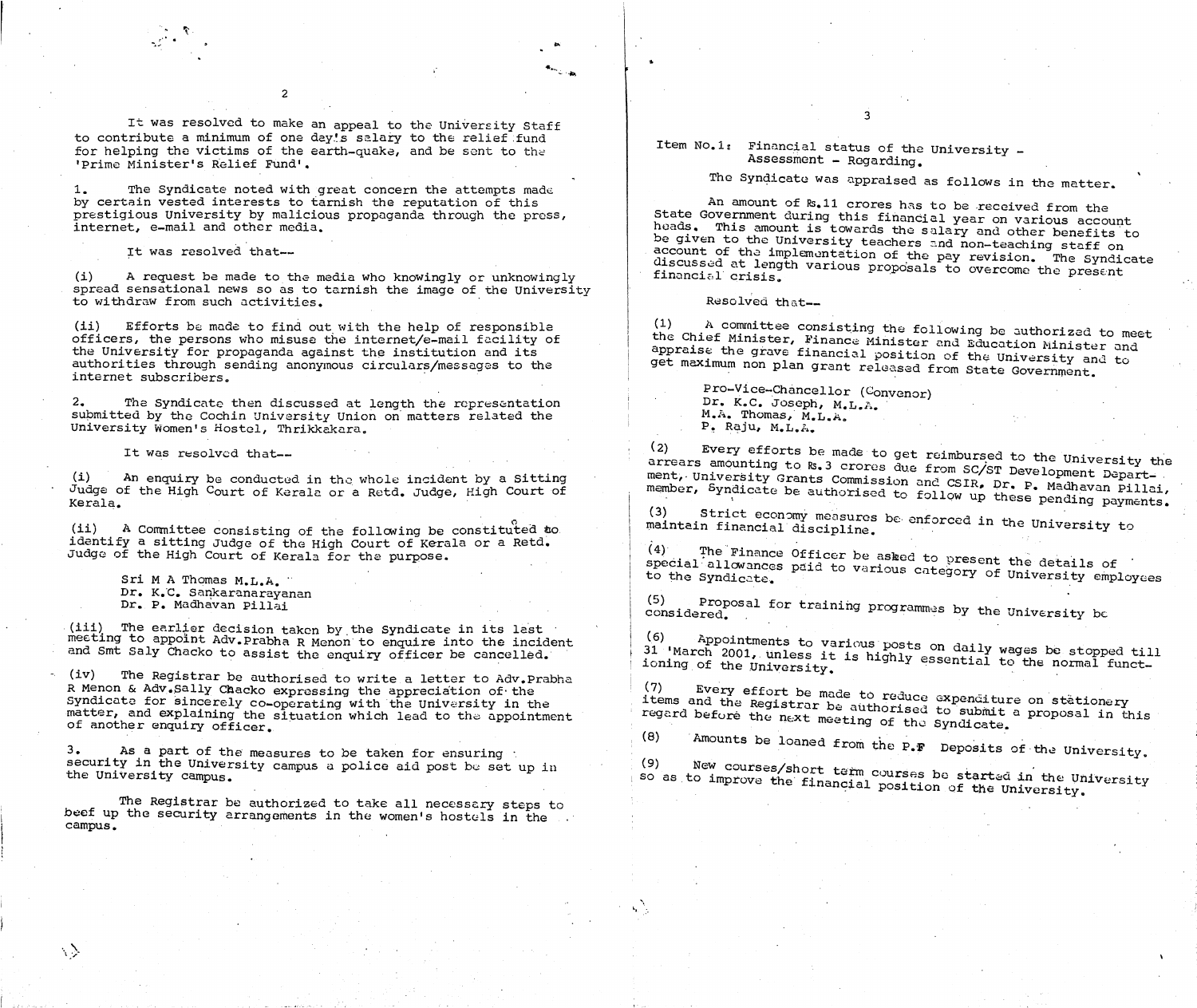(10) University, it the earliest:  $\frac{1}{\sqrt{L}}$  courses in the

Dr Ravisankar, Department of Marine Geology & Geophysics

4

 $\begin{pmatrix} 1 \end{pmatrix}$  .

(ii) Intensive courses in Software Engineering for graduates<br>in Mechancial, Electrical, Safety Engineering etc.

Item No.2 : The report of the sub committee of the Syndicate to study the report of the commission (Padayatti Commission) to enquire into the working of the University - Consideration of.

(6) The Syndicate then considered the request of Dr. George Varghese, Director, School of Management Studies for relieving him from the Directorship.

the graduates in Engineering. The Software Engineering for Res-olved that Dr.George- Verghese be permitted to relin quish the Directorship of School of Management Studies and the senior most Professor in the School be appointed as the Director, School of Management studies.

> The Syndicate resolved that the number of intake of Research Fellows in various teaching departments of the University be rationalised. For this purpose, a Sub committee of the Syndicate consisting of the following be constituted to go into the detail and work out the possibility of reducing the number of Research Fellows in various Departments. (7)

> > Dr. K.C. Sankaranarayanan (Convenor) Prof. M.J. Jacob

(1) It was brought to the notice of the Syndicate the proposal (8) The Syndicate resolved that proposal of implementation<br>Of the State Government for including the CUSAR in the single of the Credit "ystem for the courses of the University be of the Credit <sup>o</sup>ystem for the courses of the University be<br>discussed with the representatives of the Students Organisations.

> (9) The Syndicate considered the cases of norms promotions in respect of the following five University teachers which were recently approved by the Academic Councils

Dr K Sajan, Department of Marine Geology & Geophysics Dr Sudha Kartha, Department of Physics Dr h Vijayakumar, Department of Mathematics Dr B Pradeep, Department of Physics

Resolved that the recommondations of the Academic Council in the matter be accepted.

(10) The Vice-Chancellor then read out the rank lists of candidates for appointment to the following posts in the University.

Resolved that this item be deferred for consideration. .

Item No.3: Items outside the Agenda.

(3) (3) The Syndicate resolved that f<br>Of all courses be increased with a j ced fee structure need not be made annlicable to the enhanstudents. The cure need not be made applicable to the existing . The Syndicate resolved that from next year onwards 20% seats

(4) The total number of seats of the MBA courses be increased<br><sup>to 120</sup> subject to getting sanction from AIGPP to 120 subject to getting sanction from AICTE.

The Syndicate paramedical courses paramedical courses and some continuing education programmes in<br>the University. (5) and some continuing some and some

 $(i)$  Resolved that Dr. C.K. Sasidharan, Member, Syndicate be authorised to prepare a proposal for starting of suitable paramedical courses in the University and the same be placed in the Syndicate. We are only sity and the same be placed in the

to study the proposal of starting new courses under<br>education programme and submit a new courses under eoucGtion programme and submit Member, Syndicate be authorised report to the next Syndicate.

Professor of Biotechnology 1.

| $SLo$ No.                                          | Name                                                                                                                                                  |                       |
|----------------------------------------------------|-------------------------------------------------------------------------------------------------------------------------------------------------------|-----------------------|
| $\mathbf{c}$<br>. 3<br>4<br>$\mathbf{5}$<br>6<br>8 | Chandrasekaran M<br>Palose C.S.<br>Selvam<br>Sasikumar B<br>Nirmal Babu K<br>Krishnan P N<br>Ignatius D Konkkaran<br>Augustine h<br>Mangalakumari C K | ΙI<br>III<br>ΙV<br>IУ |

 $\mathcal{L}(\mathcal{N})$ 



V

window service programme organised by the CUSAT in the

Resolved that the University need not participate in (9) The Syndicate considered the the following five University need not participate in (9) The Syndicate considered the following five Un this programme.

 $\langle 2 \rangle$ vacancies of III Semester B.Tech. programmes to candidates who<br>have passed II year Diploma examination in Mechanical Civil and safety branches on the basis of marks secured in the sec<br>vear through let . year through lateral entry scheme.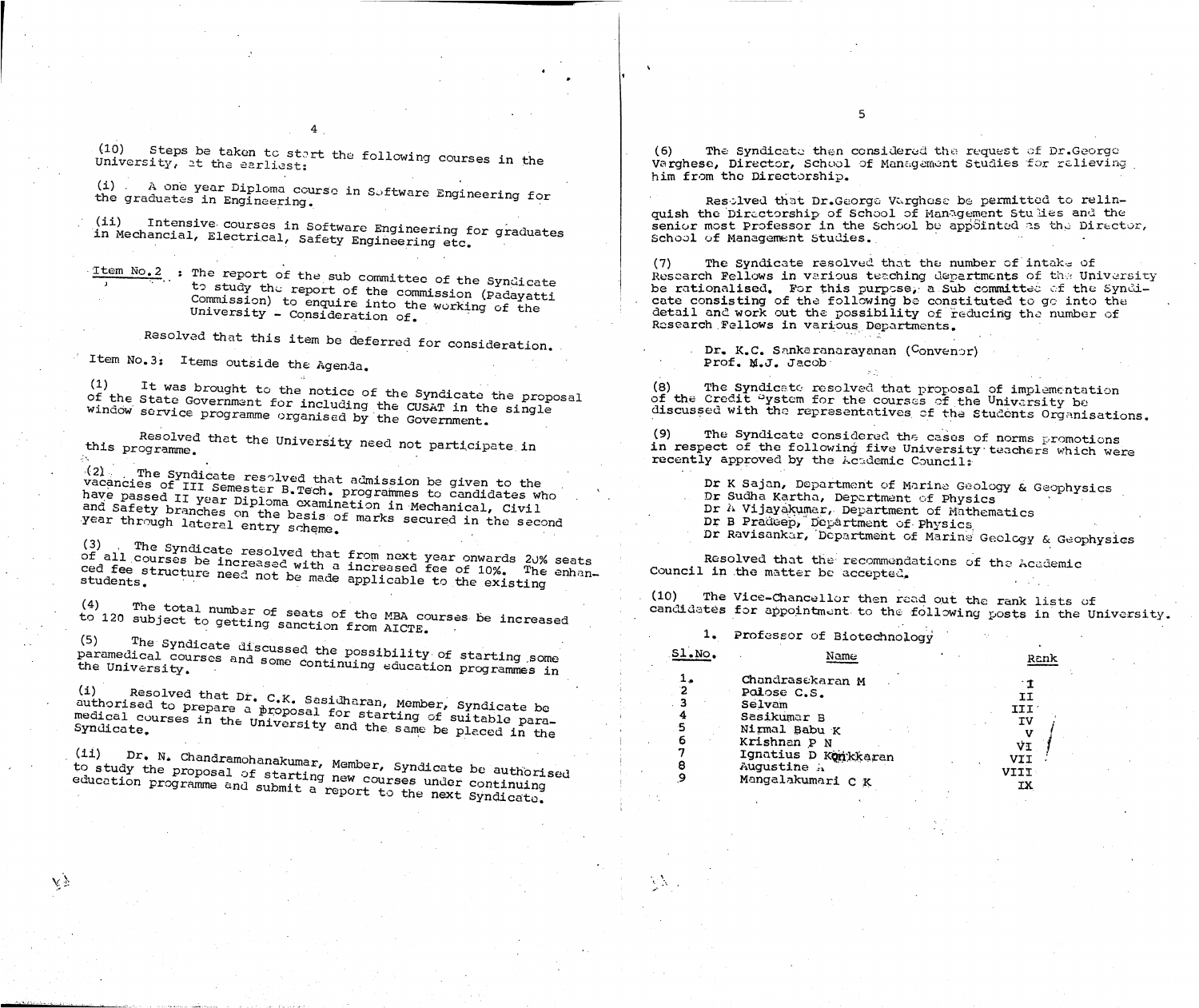/

## 9. Lecturer in Electrical Engineering (CUCEK)

6

7

 $\sim$   $\alpha$ 

|               | ರ.              | Lecturer in Electronics & Communication |              |
|---------------|-----------------|-----------------------------------------|--------------|
| <b>lank</b>   | S1.NO           | Name                                    | Rank         |
| $\mathbf I$   |                 | Manju Manuel                            | I.           |
| II            |                 | Joseph Zacharias                        | II           |
| III           |                 | Manoj V J                               | III          |
|               |                 | Sumitha Mathew                          | IV           |
|               |                 | Vinu Thomas                             | $\mathbf v$  |
| : Engineering | 6               | Shiju P P                               | VI           |
|               |                 | Ramachandran V K                        | <b>IIV</b>   |
|               | 8               | Anilkumar K K                           | VIII         |
| {ank≐         | 9               | Vinod G                                 | IX           |
|               | 10              | Bijoy Jacob K                           | $\mathbf{x}$ |
| I             | 11              | Anjana N Nair                           | XT:          |
| II            | 12              | Leji P.G.                               | XII          |
| III           | 13              | Suja Paulose                            | XIII         |
|               | 14              | Premkumar C.V.                          | XIV          |
| UCEK)         | 15              | Binu P.M.                               | XV           |
|               | 16 <sub>1</sub> | Vinu Paul M.V.                          | <b>XVI</b>   |
| Rank          | 17 <sup>°</sup> | Jaison Jacob                            | XVII         |
|               | 18              | Riyas K.K.                              | XVII         |
|               |                 |                                         |              |

tment of Electronics)

I<br>II<br>III<br>IV<br>IV  $\mathcal{C} \subset \mathcal{C}$ 

I XVIII ■

|              | 2. Reader in Information Technology (CUCEK)                       |                  |                   |                 | 8. Lecturer in Electronics & Communication |                         |
|--------------|-------------------------------------------------------------------|------------------|-------------------|-----------------|--------------------------------------------|-------------------------|
|              |                                                                   |                  |                   |                 |                                            |                         |
| SL, N        | Name                                                              |                  | Rank              | S1.NO           | Name                                       | Rank                    |
|              | Sudheerkumar N V                                                  |                  |                   |                 | Manju Manuel                               |                         |
| 22           | Preetha Mathew K                                                  |                  | II                | $\mathbf{2}$    | Joseph Zacharias                           | I.                      |
|              | Sreenivasa Narashimha Kini                                        |                  | III               |                 | Manoj V J                                  | II                      |
|              |                                                                   |                  |                   |                 | Sumitha Mathew                             | III<br>IV               |
|              | (一) 医疗程序的医疗                                                       |                  |                   |                 | Vinu Thomas                                | $\mathbf{V}$            |
|              | 3. Reader in Information Technology (Cantre for Engineering       |                  |                   |                 | Shiju P P                                  |                         |
|              |                                                                   | <b>Studies</b> ) |                   |                 | Ramachandran V K                           | <b>IV</b><br><b>IIV</b> |
|              |                                                                   |                  |                   |                 | Anilkumar K K                              |                         |
| Sl.No        | Name                                                              |                  | Rank              | 9               | Vinod G                                    | VIII<br><b>IX</b>       |
|              |                                                                   |                  |                   | 10              | Bijoy Jacob K                              | $\mathbf{x}$            |
|              | Varghese Paul                                                     |                  | I.                | 11              | Anjana N Nair                              |                         |
|              | Sheena Mathew K                                                   |                  | II.               | 12              | Le'i P.G.                                  | XI:                     |
|              | Sucheerkumar N'V                                                  |                  | III               | 13              | Suja Paulose                               | XII                     |
|              |                                                                   |                  |                   | 14              | Premkumar C.V.                             | XIII                    |
| 4.1          | Reader in Computer Science & Engineering (CUCEK)                  |                  |                   | 15              | Binu P.M.                                  | <b>XIV</b>              |
|              |                                                                   |                  |                   | 16              | Vinu Paul M.V.                             | XV                      |
| $SLMO$ .     | Name                                                              |                  | Rank              | 17 <sup>°</sup> | Jaison Jacob                               | <b>XVI</b>              |
|              |                                                                   |                  |                   | 18              | Riyas K.K.                                 | XVII                    |
|              | Preetha Mathew K                                                  |                  |                   |                 |                                            | XVII                    |
|              |                                                                   |                  |                   |                 |                                            |                         |
|              | 5. Reader in Computer Science & Engineering (Centre for Engineer- | ing Studies)     |                   | 9.              | Lecturer in Electrical Engineering (CU     |                         |
|              |                                                                   |                  |                   | $SL•$ No.       | Name                                       | Rank                    |
| $E1.NO$ .    | Name                                                              |                  | Rank              |                 |                                            |                         |
|              |                                                                   |                  |                   |                 | Sajar Joseph                               |                         |
|              | Sheena Mathew K                                                   |                  |                   |                 | Shiny Paul                                 | II                      |
| $\mathbf{2}$ | Preetha Mathew                                                    |                  | II                |                 | Kunhamu K                                  | III                     |
|              |                                                                   |                  |                   |                 | KrishMakumari T                            | IV                      |
| 6.           | Professor in Information Technology (Centre for Engineering       |                  |                   |                 | Lathakımari R                              | $\mathbf{V}$            |
|              |                                                                   |                  | <b>Catudies</b> ) |                 | Priya & Krishnan                           |                         |
|              |                                                                   |                  |                   |                 | Sajukumar S                                | VI                      |
| $51.$ No.    | Name                                                              |                  | Rank              | 8               | Meenakshi K                                | IIV<br>VIII             |
|              |                                                                   |                  |                   | Q               | Hema Rani P                                | TX                      |
|              | No one was eligible to be ranked                                  |                  |                   |                 |                                            |                         |
|              |                                                                   |                  |                   | 10 <sub>o</sub> | Reader in Electronics (Department of E     |                         |
|              | 7. Lecturer in Electronics & Communication Engineering            |                  |                   |                 |                                            |                         |
|              | (Centre for Engineering Studies)                                  |                  |                   | $S1.$ No.       | Name                                       |                         |
|              |                                                                   |                  |                   |                 |                                            | Rank                    |
| $SLo$ No     |                                                                   | Name             | Rank              |                 | Anandan C K                                |                         |
|              |                                                                   |                  |                   |                 |                                            | $\mathbf{I}$            |

| $SL•$ No.                                              | Name                                                                                                                                         | Rank                                                   |
|--------------------------------------------------------|----------------------------------------------------------------------------------------------------------------------------------------------|--------------------------------------------------------|
| 1<br>2<br>$\overline{3}$<br>4<br>5<br>6<br>7<br>8<br>9 | Sajar Joseph<br>Shiny Paul<br>Kunhamu K<br>KrishMakumari T<br>Lathakımari R<br>Priya 1 Krishnan<br>Sajukumar S<br>Meenakshi K<br>Hema Rani P | I.<br>II<br>III<br>IV<br>V<br>VI<br>IIV<br>VIII<br>IΧ. |
| 10.                                                    | Reader in Electronics (Department of El                                                                                                      |                                                        |
| $SLn$ o.                                               | Name                                                                                                                                         | Rank                                                   |
| $\overline{c}$<br>3<br>4                               | Anandan C K<br>Gopikakumar R<br>Babu Anto P<br>Sreela Sasi                                                                                   | I<br>II<br>III<br>IV                                   |

 $\sum_{i=1}^n$ 

Communication Engineering (CUCEK)

a

|            |                                                            |                           | Gopikakumar R              | ---<br><b>ᅩ</b> |
|------------|------------------------------------------------------------|---------------------------|----------------------------|-----------------|
| ەلد<br>6 è | Shamla B<br>Premkumar C.V.                                 |                           | Babu Anto P<br>Sreela Sasi | III<br>IV       |
| ه ت<br>ч.  | $\overline{B}$ inu $P_{\bullet}M_{\bullet}$ .<br>Riyas K K | ᆂᆂ<br>III<br>---<br>$  -$ |                            |                 |

 $\ddot{\phantom{0}}$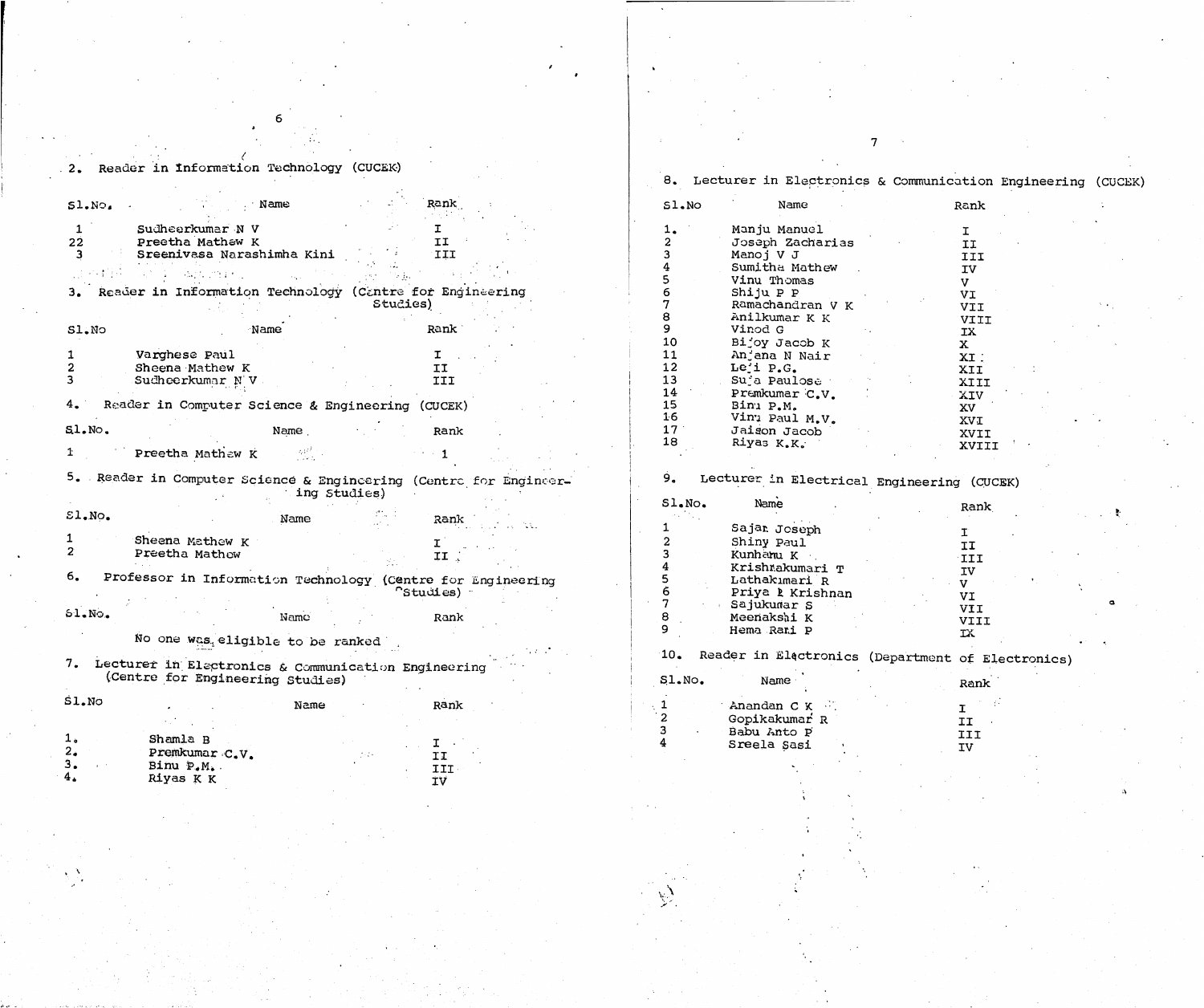$\epsilon_{\rm{eff}}$ 

 $\ddot{\phantom{0}}$ 

 $\sum_{i=1}^n$ 

|                 |                         | 17. Lectuser in Optoelectronics (International School  | of Photonics)        |       |
|-----------------|-------------------------|--------------------------------------------------------|----------------------|-------|
|                 | Sl.<br>$NQ$ .           | Name                                                   | Rank                 |       |
|                 | 1                       | Basheer C.M.                                           |                      |       |
|                 | $\overline{2}$          | Girishkumar C                                          | $\mathbf{I}$<br>II   |       |
|                 |                         | 18. Lecturer in Statistics (CUCEK)                     |                      |       |
|                 | .S.<br>No.              | Name                                                   | Rank                 |       |
|                 | 1                       | Asha Gopalakrishnan                                    | I                    |       |
|                 | $\overline{2}$          | Geetha K.G.                                            | II                   |       |
|                 | 3                       | Satheeshkumar C                                        | III                  |       |
|                 | 4                       | Jeevanand E.S.                                         | IV                   |       |
|                 | 5                       | Ushakumari P.V.                                        | $\mathbf v$          |       |
| 19.             |                         | Lecturer in Statistics in the Department of Statistics |                      |       |
|                 | SI.                     |                                                        |                      |       |
|                 | No.                     | Name                                                   | Rank                 |       |
|                 |                         |                                                        |                      |       |
|                 | $\mathbf{1}$            | Asha Gopalakrishnan                                    | I.                   |       |
|                 | $\mathbf{2}$            | Jeevand E.S.                                           | II                   |       |
|                 | $\overline{3}$          | Ushakumari P.V.                                        | III                  |       |
|                 | 4                       | Sunoj S.M.                                             | IV                   |       |
| 20 <sub>o</sub> |                         | Professor of Statistics                                |                      |       |
|                 | Sl.                     |                                                        |                      |       |
|                 | No.                     | Name                                                   | Rank                 |       |
|                 | $\mathbf{1}$            | V.K. Ramachandran Nair                                 |                      |       |
|                 | $\overline{2}$          | K.R. Muraleedharan Nair                                | I                    |       |
|                 | $\overline{\mathbf{3}}$ | N. Balakrishna                                         | II                   | $0 -$ |
|                 | 4                       | : M. Manoharan                                         | III<br>$\mathbf{IV}$ |       |
| 21.             |                         | Reader in Engineering Statistics                       |                      |       |
|                 | SI.                     |                                                        |                      |       |
|                 | No.                     | Name                                                   | Rank                 |       |
|                 | $\ddagger$              | James K.C.                                             | Ι                    |       |
|                 | $\overline{c}$          | Ajithkumar G.                                          | II                   |       |
| 22.             |                         | Reader in Mechanical Engineering (CUCEK)               |                      |       |
|                 | 51.                     | Name                                                   |                      |       |
|                 | No.                     |                                                        | Rank                 |       |
|                 | $\mathbf{1}$            | Job P.A.                                               |                      |       |
|                 | $\overline{2}$          | Mathew Cheriyan                                        | I                    |       |
|                 | 3                       | P.N.Sunilkumar                                         | II                   |       |
|                 | 4                       | Radhakrishna Panicker N.S.                             | III<br>ΙV            |       |
| 23.             |                         | Professor in Mechanical Engineering                    |                      |       |
|                 | 51.                     |                                                        |                      |       |
|                 | No.                     | Name                                                   | Rank                 |       |
|                 | 1                       |                                                        |                      |       |
|                 |                         | No candidate was found eligible to be ranked           |                      |       |
|                 |                         |                                                        |                      |       |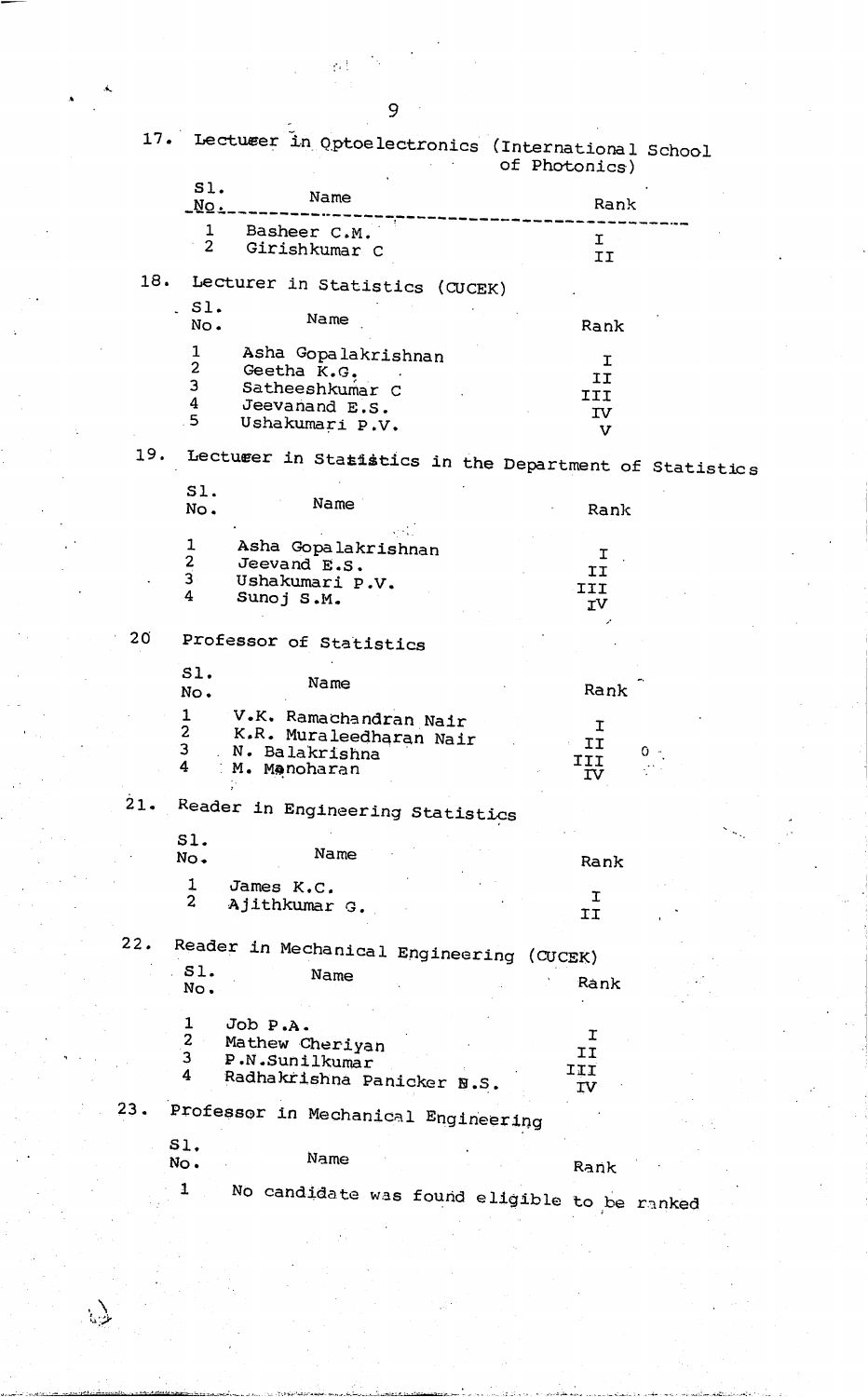$\sim$   $\sim$ 

 $\sqrt{ }$ 

 $\Sigma$ 



|     |                                | 24. Reader in Safety & Fire Engineering (Centre for. | Engineering Studies)                          |  |          | $11 -$                                                   |                   |  |
|-----|--------------------------------|------------------------------------------------------|-----------------------------------------------|--|----------|----------------------------------------------------------|-------------------|--|
|     | $SLNO$ .                       | <i>N</i> ame                                         | Rank                                          |  |          | 29. Lecturer in Naval Architecture                       |                   |  |
|     |                                | Vinodkumar M.N.<br>Nirmal Job A                      | II<br>1€ P                                    |  | S1.NO.   | Name                                                     | Rank              |  |
|     |                                |                                                      |                                               |  |          | Sudheer C.B.                                             | $\mathbf T$       |  |
| 25. |                                | Lecturer in Commerce                                 |                                               |  |          |                                                          |                   |  |
|     | SLNo.                          | Name                                                 | Rank                                          |  |          | 30. Lectuser in Organis Chemistry (Department of Applied | Chemistry)        |  |
|     |                                | Dr. Rajithakumar S<br>Dr. K.B. Subhash               | II                                            |  | S1.NO.   | Name                                                     | Rank              |  |
|     |                                | Dr. Suresh V.N.                                      | III                                           |  |          | Unnikrishnan P.A.                                        |                   |  |
|     |                                | Dr. Vasantha Gopal R.                                | IV                                            |  |          | Elizabeth Eapen                                          | II                |  |
|     | -5                             | S. Santhi                                            | v                                             |  |          | P.K. Ajikumar<br>Anilkumar A. <sup>1</sup> .             | III<br>IV         |  |
| 26. |                                |                                                      |                                               |  |          | Dr. K. <sup>K</sup> . Haridas                            | $\mathbf v$       |  |
|     |                                | Reader in Electrical Engineering (CUCEK)             |                                               |  |          | Lakshmi R                                                | VI                |  |
|     | S1.NO.                         | Name                                                 | Rank                                          |  |          | P.M. Sabura Begum                                        | VII               |  |
|     |                                |                                                      |                                               |  |          | Sindhu Ramachandran                                      | VIII              |  |
|     |                                | Josephkutty Jacob                                    |                                               |  |          |                                                          |                   |  |
|     |                                | Dominic Mathew                                       |                                               |  |          |                                                          |                   |  |
|     |                                | Usha Nair                                            | II.<br>III                                    |  |          | 31. Lecturer in Chemistry (CUCEK)                        |                   |  |
|     |                                |                                                      |                                               |  | S1.NO.   | Name                                                     | Rank              |  |
| 27. |                                | Lecturer in Mechanical Engineering (CUCEK)           |                                               |  |          | Nalini Chakravarthy                                      | I                 |  |
|     |                                |                                                      |                                               |  |          | Nadimpalli Sreedevi                                      | II                |  |
|     | S1.NO.                         | Name                                                 | Rank –                                        |  |          | Joseph Francis                                           | III               |  |
|     |                                |                                                      |                                               |  |          | Raji C                                                   | <b>IV</b>         |  |
|     | $\mathbf{2}$                   | Senthil Prakash M.N.                                 |                                               |  |          | Ashalatha R                                              | $\mathbf v$<br>VI |  |
|     |                                | Jacob Elias                                          | $\mathbf{I}$                                  |  |          | Meera V<br>Soney C. George                               | <b>VII</b>        |  |
|     |                                | T. Thomas                                            | III<br>$\mathbf{V}$ .                         |  |          | Padmakumar K                                             | VIII              |  |
|     | כ                              | Salaji S<br>Rani S                                   | V                                             |  | 9        | P.K. Jayasree                                            | IX                |  |
|     |                                | Agustine J Kattadi                                   | VI                                            |  | 10       | Bahuleyan D                                              | $\mathbf{x}$      |  |
|     |                                | Arun U                                               | $\mathcal{O}(\mathcal{O}_\mathcal{O})$<br>VII |  | 11       | Bindu P                                                  | XXI               |  |
|     |                                | Sajoo Bhaskaran K                                    | VIII                                          |  | 12       | K Muraleedharan                                          | XII               |  |
|     |                                | Cyriac George Mampalam                               | $TX +$                                        |  | 13       | Suma <sub>S</sub>                                        | XIII              |  |
|     | 10                             | Mohan G                                              | $\mathbf x$                                   |  |          |                                                          |                   |  |
|     | 11                             | Poomurugarajan $S \cdot T$ .                         | XI                                            |  |          |                                                          |                   |  |
|     | 12                             | Jayakumar E                                          | XII                                           |  |          | 32. Lecturer in Chemistry (Centre for Engineering Studi  |                   |  |
|     | 13                             | K.P. Murali                                          | XIII                                          |  | $SLMO$ . | Name                                                     | $R_{\rm a}$ nk    |  |
|     | 14                             | Cherian Samuel                                       | XIV<br>XV                                     |  |          |                                                          |                   |  |
|     | 15<br>16                       | Jacob Mathew Pathil                                  | XVI                                           |  |          | Nalini Chakravarthy<br>Unnikrishnan P.A.                 | $\mathbf I$<br>II |  |
|     | 17                             | Deepu M<br>Shiyas C.R.                               | XVII                                          |  |          | Nadimpalli Sreedevi                                      | III               |  |
|     | 18                             | JohnT.S.                                             | XVIII                                         |  |          | Sivanandan Achari                                        | $\mathbf{TV}$     |  |
|     | $-19$                          | Sreekumar M.Ar                                       | XIX                                           |  | 5        | Biney Varghese                                           | $\mathbf v$       |  |
|     | 20                             | Praveenkumar D                                       | XX                                            |  |          | Joseph Francis.                                          | VI                |  |
|     |                                |                                                      |                                               |  | 7        | Devika Rani G                                            | VII               |  |
|     |                                |                                                      |                                               |  | 8        | Raji C                                                   | <b>VIII</b>       |  |
| 28. |                                | Lecturer in Chemical Oceanography                    |                                               |  | 9        | Jalaya Malayan J                                         | $\mathbf{X}$      |  |
|     | SLNo.                          | Name                                                 | Rank                                          |  | 10       | Meera V                                                  | $\mathbf x$       |  |
|     |                                |                                                      |                                               |  | 11       | Elizabeth Eapen                                          | XI                |  |
|     |                                | Sujatha C.H.                                         | I                                             |  | 12       | Soney C George                                           | XII               |  |
|     | $\mathbf{2}$<br>$\overline{3}$ | Nadimpalli Sreedevi                                  | II                                            |  | 13       | Padmakumar K                                             | XIII              |  |
|     |                                | T.S. Geetha                                          | III<br>IV                                     |  | 14<br>15 | Bahuleyan D                                              | XIV               |  |
|     | 5                              | Meera V                                              | $\mathbf{V}$                                  |  | 16       | Bindu P<br>Dr. K. Muraleedharan                          | XV                |  |
|     |                                | Mayadevi S                                           |                                               |  | 17       | Suma <sub>S</sub>                                        | XVI<br>XVII       |  |

 $\mathbf{v}^{\prime}$ 

 $\overline{\phantom{a}}$ 



| for Engineering Studies) |  |
|--------------------------|--|
| $R_{\rm a}$ nk           |  |
| Ι                        |  |
| II                       |  |
| III                      |  |
| $\Gamma$ IV              |  |
| $\mathbf v$              |  |
| VI                       |  |
| VII                      |  |
| VIII                     |  |
| IX                       |  |
| X                        |  |
| ХI                       |  |
| XII                      |  |
| XIII                     |  |
| XIV                      |  |
| XV                       |  |
| XVI                      |  |
| ソフォナ                     |  |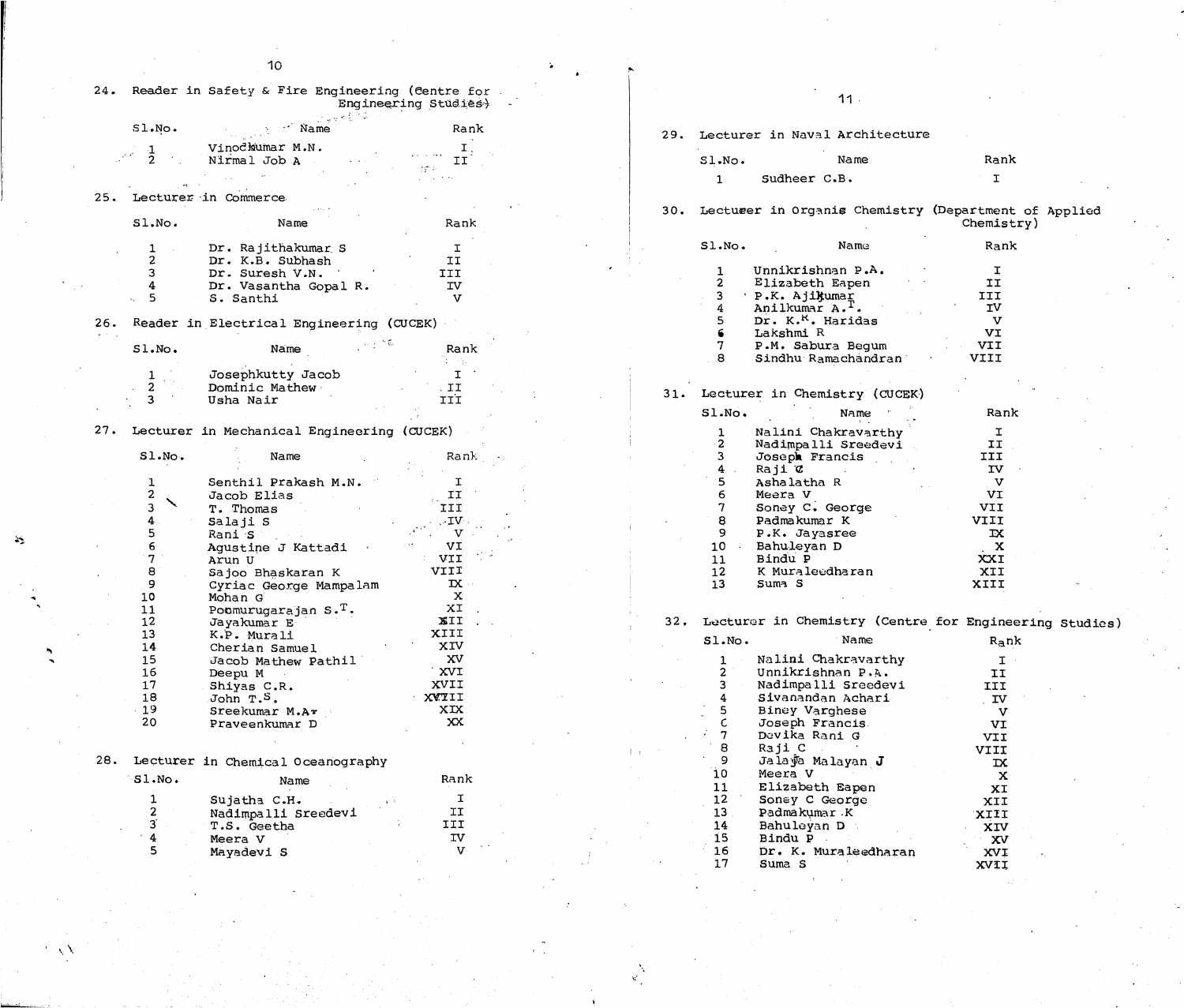V

for Engineering Studies)<br>Rank

|     |                                                          | 12                  |              |  | $\mathbb{Z}$ in $\mathbb{Z}$<br>16. |                 | Name                                          | Rank                 |
|-----|----------------------------------------------------------|---------------------|--------------|--|-------------------------------------|-----------------|-----------------------------------------------|----------------------|
|     | 33. Lecturer in Physics (Centre for Engineering Studies) |                     |              |  | 16                                  | MiniThomas      |                                               | XVI                  |
|     | S1.NO.                                                   |                     |              |  | 17                                  | Bosco Joseph    |                                               | XVII                 |
|     |                                                          | Name                | Rank         |  | 18                                  | Jose K.P.       |                                               | XVIII                |
|     | 1<br>Dhannia T                                           |                     |              |  | 19                                  | Asokan K        |                                               | XIX                  |
|     |                                                          |                     | $\mathbf{I}$ |  | 20                                  | Dasan J         |                                               | XX                   |
| 34  |                                                          |                     |              |  | 21                                  | Sarakutty K.J.  |                                               | XXI                  |
|     | Beader in Theoretical Physics                            |                     |              |  | 22                                  |                 | Divya Sadasivan                               | XXII                 |
|     | S1. No.                                                  | Name                | Rank         |  | 23                                  |                 | Binimol Punnoose                              | XXIII                |
|     |                                                          |                     |              |  | 24                                  | Manilal K       |                                               | <b>XXIV</b>          |
|     | N. Shaji                                                 |                     | I            |  | 25                                  |                 | Sindhu Mathew P                               | <b>XXV</b>           |
|     | V.J. Peter                                               |                     | II           |  | 26                                  | Prasanth G.N.   |                                               | XXVI                 |
|     |                                                          |                     |              |  | 27                                  | Sreekumar P.S.  |                                               | XXVII                |
| 35. | Lecturer in Physics (CUCEK)                              |                     |              |  | 28<br>29                            | Smitha C        |                                               | XXVIII               |
|     |                                                          |                     |              |  | 30                                  |                 | Jayaprasad P.N.                               | <b>XXIX</b>          |
|     | Sl. No.                                                  | · Name              | Rank         |  | 31                                  | Latha S. Nair   |                                               | <b>XXX</b>           |
|     |                                                          |                     |              |  | 32                                  | Reji Kumar K    |                                               | XXXI                 |
|     | Sheenu Thomas                                            |                     | I            |  | 33                                  | LizyJacob K     | Muraleedhran P.K.                             | XXXII                |
|     |                                                          | Thomas Kutty Mathew | II           |  | 34                                  | Bindu V.A.      |                                               | XXXIII               |
|     | Prince P.R.                                              |                     | III          |  | 35                                  | Sreeja V.K.     |                                               | <b>XXXIV</b>         |
|     | C.M. Joseph                                              |                     | IV           |  | 36                                  |                 | Priyadarsan K.P.                              | XXXV                 |
|     |                                                          | Zachariah C. Alex   | $\mathbf v$  |  | 37                                  | Suresh A.J.     |                                               | XXXVI                |
|     | Malini K.A.                                              |                     | VI           |  | 38                                  | Geetha T        |                                               | XXXVII               |
|     | Sreelatha K.S.                                           |                     | VII          |  | 39                                  |                 | Subin P. Joseph                               | XXXVIII              |
|     | 8<br>Biju V<br>9                                         |                     | VIII         |  | 40                                  | Merrymol A.p.J. |                                               | <b>XXXIX</b>         |
|     | A.A. Sudhakaran<br>10                                    |                     | IX           |  | 41                                  |                 | Rajesh K. Thumbakkara                         | XL                   |
|     | Eldhose N.V.<br>11                                       |                     | $\mathbf x$  |  | 42                                  |                 | Geebamol J Palathingal                        | XLI                  |
|     | A. Mujecb<br>12                                          |                     | XI           |  | 43                                  | Hema V          |                                               | XLII <sup>T</sup>    |
|     | Santhi A<br>13                                           |                     | XII          |  | 44                                  | Sujatha James   |                                               | XIIII<br><b>XLIV</b> |
|     | Sajeev S.V.<br>14                                        |                     | XIII         |  | 45                                  | Prakash G.N.    |                                               | XIV                  |
|     |                                                          | Pravitha Ramanand   | XIV          |  | 46                                  | Rani V.T.       |                                               | XLVI                 |
|     |                                                          |                     |              |  | 47                                  | Sheeba M        |                                               | XLVII                |
| 36. | Reader in Mathematics (CUCEK)                            |                     |              |  | 48                                  | Sini Cyriac.    |                                               | <b>X</b> LVIII       |
|     | SLNO.                                                    |                     |              |  |                                     |                 |                                               |                      |
|     |                                                          | Name                | Rank         |  |                                     |                 |                                               |                      |
|     | Johnson T.P.                                             |                     |              |  |                                     |                 | 38. Lecturer in Mathematics (Centre for Engin |                      |
|     |                                                          |                     |              |  | SLNO.                               |                 | Name                                          | Rank                 |
| 37. | Lecturer in Mathematics (CUCEK)                          |                     |              |  |                                     | Johnson T.P.    |                                               |                      |
|     |                                                          |                     |              |  |                                     | Sheela C        |                                               | $I_{\pm}$            |
|     | S1. No.                                                  | Name                | Rank         |  |                                     | Remadevi S      |                                               | III                  |
|     |                                                          |                     |              |  |                                     | Anil Kumar V    |                                               | IV                   |
|     | 1<br>Sheela C                                            |                     | $\mathbf{I}$ |  |                                     | Kripalani K.S.  |                                               | $\mathbf{V}$         |
|     | $\overline{\mathbf{c}}$<br>Anil Kumar V                  |                     | II           |  |                                     | Jessy Antony    |                                               | TV                   |
|     | $\overline{\mathbf{3}}$<br>Jessy Antony                  |                     | TII          |  |                                     |                 | Sunil Jacob John                              | <b>VII</b>           |
|     | 4<br>Mary George                                         |                     | IV           |  |                                     |                 | Santhoshkumar K.R.                            | VIII                 |
|     | 5<br>Santhosh George                                     |                     | $\mathbf{V}$ |  | 9                                   | Romeo P.G.      |                                               | $\mathbf x$          |
|     | 6                                                        | Sunil Jacob John    | VI           |  | 10                                  | Sunitha M.S.    |                                               | $\mathbf{X}$         |
|     | 7                                                        | Santhosh Kumar K.R. | <b>VII</b>   |  | 11                                  | Sunitha T.A.    |                                               | X I                  |
|     | $\bf 8$<br>Romeo P.G.                                    |                     | VIII         |  | 12                                  | Chitra A.V.     |                                               | XII                  |
|     | 9<br>Kunhanandan M                                       |                     | $\mathbf{X}$ |  | 13                                  | Vinodkumar P.V. |                                               | XIII                 |
|     | 10<br>Sunitha M.S. .                                     |                     | $\mathbf{x}$ |  | 14                                  | Bosco Joseph    |                                               | XIV                  |
|     | 11<br>Rajendran P.S.                                     |                     | XI           |  | 15                                  | Jose K.P.       |                                               | XV                   |
|     | 12<br>Sunitha T.A.                                       |                     | XII          |  | 1 <sub>C</sub>                      | Rohini R        |                                               | XVI                  |
|     | 13<br>Rajalakshmi V.G.                                   |                     |              |  | 17                                  | Asokan K        |                                               |                      |
|     | 14<br>Chitra $A, V$ .                                    |                     | XIII         |  | 18                                  | Dasan J         |                                               | XVII                 |
|     | 15<br>Vinod Kumar P.B                                    |                     | XIV          |  | 19                                  | Divya Sadasivan |                                               | XVIII                |
|     |                                                          |                     | <b>XV</b>    |  | າດ                                  |                 |                                               | XIX                  |

 $\sum$ 

 $\langle\cdot\rangle_{\rm{max}}$ 

 $\mathbf i$ k'

 $\bar{\lambda}$ 

 $\dot{ }$   $\dot{ }$   $\dot{ }$   $\dot{ }$   $\dot{ }$   $\dot{ }$   $\dot{ }$   $\dot{ }$   $\dot{ }$   $\dot{ }$   $\dot{ }$   $\dot{ }$   $\dot{ }$   $\dot{ }$   $\dot{ }$   $\dot{ }$   $\dot{ }$   $\dot{ }$   $\dot{ }$   $\dot{ }$   $\dot{ }$   $\dot{ }$   $\dot{ }$   $\dot{ }$   $\dot{ }$   $\dot{ }$   $\dot{ }$   $\dot{ }$   $\dot{ }$   $\dot{ }$   $\dot{ }$   $\dot{$ 

 $\blacksquare$ 

|                 | UUIIIOUII I.F.      |            |
|-----------------|---------------------|------------|
|                 | Shcela C            | rĪ         |
| 3               | Remadevi S          | III        |
| 4               | Anil Kumar V        | <b>IV</b>  |
| 5               | Kripalani K.S.      | v          |
| 6               | <b>Jessy Antony</b> | VI         |
| $\overline{7}$  | Sunil Jacob John    | <b>IIV</b> |
| 8               | Santhoshkumar K.R.  | VIII       |
| 9               | Romeo P.G.          | IX         |
| 10              | Sunitha M.S.        | X          |
| 11              | Sunitha T.A.        | X I        |
| 12              | Chitra A.V.         | XII        |
| 13              | Vinodkumar P.V.     |            |
| 14              | Bosco Joseph        | XIII       |
| 15              |                     | XIV        |
|                 | Jose K.P.           | XV         |
| 16              | Rohini R            | <b>XVI</b> |
| 17              | Asokan K            | XVII       |
| 18 <sup>1</sup> | Dasan J             | XVIII      |
| 19              | Divya Sadasivan     |            |
| 20              | Binimol Punnoose    | XIX        |
|                 |                     | XX         |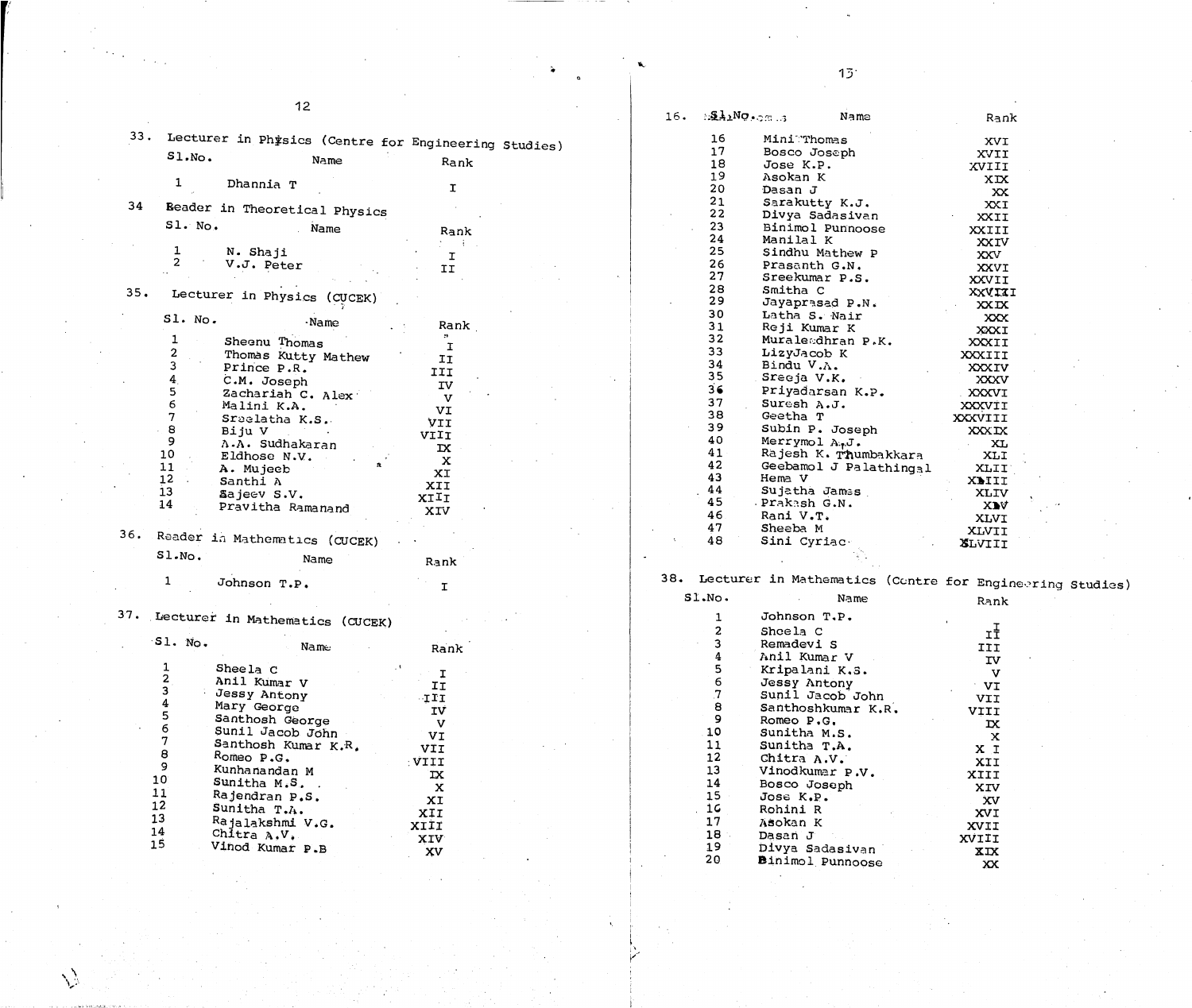o

 $\mathcal{L}(\mathfrak{d})$ 

# Studies)

$$
\begin{array}{c} \text{XVI} \\ \text{XVIII} \\ \text{XVIII} \\ \text{XIX} \\ \text{XX} \\ \text{XX} \end{array}
$$

re for<br>ecring Studies)<br>k



|     |               |                                                                                                                                                        |                   |                                                 |  |     |         | 15                                                                                                                   |                  |
|-----|---------------|--------------------------------------------------------------------------------------------------------------------------------------------------------|-------------------|-------------------------------------------------|--|-----|---------|----------------------------------------------------------------------------------------------------------------------|------------------|
|     | SL.N.         | Name                                                                                                                                                   |                   |                                                 |  |     |         |                                                                                                                      |                  |
|     |               |                                                                                                                                                        | Rank              |                                                 |  |     |         |                                                                                                                      |                  |
|     | 21            |                                                                                                                                                        |                   |                                                 |  |     |         | 40. Lecturer in Computer Science (Centre for Engineering                                                             |                  |
|     | 22            | Prasanth G.N.                                                                                                                                          | XXI               |                                                 |  |     |         |                                                                                                                      | Studies)         |
|     |               | Sreekumar P.S.                                                                                                                                         | XXII              |                                                 |  |     |         |                                                                                                                      |                  |
|     | 23            | Jayaprasad P.N.                                                                                                                                        | XXIII             |                                                 |  |     | Sl.No.  | Name                                                                                                                 | Rank             |
|     | 24            | Sasi Gopalan                                                                                                                                           | XXIV              |                                                 |  |     |         |                                                                                                                      |                  |
|     | 25            | Rejikumar K                                                                                                                                            | XXV               |                                                 |  |     | 16      | Rajesh K.R.                                                                                                          | XVI              |
|     | 26            | Lizy Jacob K                                                                                                                                           | XXVI              |                                                 |  |     | 17      | Sheena S                                                                                                             | XVII             |
|     | 27            | Seena Manuel                                                                                                                                           | XXVII             |                                                 |  |     | 18      | Deepa S. Kumar                                                                                                       |                  |
|     | 28            | Bindu V.A.                                                                                                                                             | XXVIII            |                                                 |  |     | 19      | Unnikrishnan K                                                                                                       | XVIII            |
|     | 29            | Sreeja V.K.                                                                                                                                            |                   |                                                 |  |     | 20      | Preetha S                                                                                                            | <b>XIX</b>       |
|     | 30            | Priyadasan K.P.                                                                                                                                        | XXIX              |                                                 |  |     |         |                                                                                                                      | XX               |
|     | 31            | Subin P Joseph                                                                                                                                         | XXX               |                                                 |  |     |         |                                                                                                                      |                  |
|     | 32            | Merrymol A.J.                                                                                                                                          | XXXI              |                                                 |  | 41. |         | Lecturer in Information Technology (Centre for                                                                       |                  |
|     | 33            | Sivadas P.V.                                                                                                                                           | XXXII             |                                                 |  |     |         |                                                                                                                      |                  |
|     | 34            |                                                                                                                                                        | IIIXXX.           |                                                 |  |     |         |                                                                                                                      | Engineering Stud |
|     | 35            | Rajesh K Thumbakkara                                                                                                                                   | XXXIV             |                                                 |  |     | Sl. No. | Name                                                                                                                 | Rank             |
|     | 36            | Hema V                                                                                                                                                 | XXXV              |                                                 |  |     |         |                                                                                                                      |                  |
|     |               | Rani V.T.                                                                                                                                              | . XXXVI           |                                                 |  |     |         | Mary G                                                                                                               | I.               |
|     | 37            | Sheeba M                                                                                                                                               | XXXVII            |                                                 |  |     |         | Shelbi Joseph                                                                                                        | II               |
|     | 33            |                                                                                                                                                        |                   |                                                 |  |     |         | Reinumol V.G.                                                                                                        | III              |
|     |               |                                                                                                                                                        |                   |                                                 |  |     |         | Binsu C. Kovoor                                                                                                      | IV               |
| 39. |               |                                                                                                                                                        |                   | $\mathbf{E}_{\mathbf{z}}$                       |  |     |         | Vineetha S                                                                                                           | $\mathbf v$      |
|     |               | Lecturer in Information Technology (CUGEK)                                                                                                             |                   |                                                 |  |     |         | Bindu P Kalakkalparambil                                                                                             | VI               |
|     | SL.NO.        | Name                                                                                                                                                   |                   |                                                 |  |     |         | Mini U                                                                                                               | <b>VII</b>       |
|     |               |                                                                                                                                                        | Rank              |                                                 |  |     |         | Sariga Raj                                                                                                           | <b>VIII</b>      |
|     |               |                                                                                                                                                        |                   |                                                 |  |     |         | Asha A.V.                                                                                                            |                  |
|     |               | Shelby Joseph                                                                                                                                          | I                 |                                                 |  |     | 10      |                                                                                                                      | $\mathbf{X}$     |
|     |               | Harikrishnan D                                                                                                                                         | II                |                                                 |  |     |         | Daleesha M Viswanathan                                                                                               | $\mathbf x$      |
|     |               | Binsy C. Kovoor                                                                                                                                        | <b>III</b>        |                                                 |  |     | 11      | Nisha Treesa Joseph                                                                                                  | XI               |
|     |               | Vineetha S                                                                                                                                             | IV                |                                                 |  |     | $-12$   | Manojkumar P                                                                                                         | XII              |
|     |               | Asha A.V.                                                                                                                                              | $\mathbf{V}$      |                                                 |  |     | 13      | Sheena Kurien                                                                                                        | XIII             |
|     |               | Daleesha Viswanathan                                                                                                                                   | VI                | $\mathcal{F} \approx$                           |  |     | 14      | Preetha S                                                                                                            | XIV              |
|     |               | Manoj Kumar                                                                                                                                            | VİI               |                                                 |  |     |         |                                                                                                                      |                  |
|     |               | Smitha Vas P                                                                                                                                           | VIII              |                                                 |  |     |         |                                                                                                                      |                  |
|     | 9             | Jabir K.V.T.                                                                                                                                           | IX                |                                                 |  |     |         | 42. Lecturer in Computer Science (CUCEK)                                                                             |                  |
|     | 1 ດ           | Preetha S                                                                                                                                              |                   |                                                 |  |     | S1. No. |                                                                                                                      |                  |
|     |               |                                                                                                                                                        | $\mathbf{x}$      |                                                 |  |     |         | Name                                                                                                                 | Rank             |
|     |               |                                                                                                                                                        |                   |                                                 |  |     |         |                                                                                                                      |                  |
| 40. | 31.30         |                                                                                                                                                        |                   | $\Delta \sim 10^{11}$ km s $^{-1}$ km s $^{-1}$ |  |     |         | Damodaran V                                                                                                          | I                |
|     |               |                                                                                                                                                        |                   |                                                 |  |     |         | Shelby Joseph                                                                                                        | II               |
|     |               | Lecturer in Computer Science (Centre for Engineering                                                                                                   |                   |                                                 |  |     |         | Reinu B Jose                                                                                                         | III              |
|     |               |                                                                                                                                                        |                   | Studies)                                        |  |     |         | Harikrishnan D                                                                                                       | IV               |
|     | S1.NO.        |                                                                                                                                                        |                   |                                                 |  |     |         | Binsu C. Kovoor                                                                                                      | V                |
|     |               | Name                                                                                                                                                   | Rank              |                                                 |  |     |         | Vineetha Service and Service and Service and Service and Service and Service and Service and Service and Service and | VI               |
|     |               |                                                                                                                                                        |                   |                                                 |  |     |         | Bindu P. Kalakkal Parambil VII                                                                                       |                  |
|     |               | Damodaran y                                                                                                                                            | $\mathbf I$       |                                                 |  |     |         | Asha A.V.                                                                                                            | <b>VIII</b>      |
|     |               | Mary G                                                                                                                                                 | $I_{\mathcal{I}}$ |                                                 |  |     | 9       | Dancy Kurien                                                                                                         | $\mathbf{X}$     |
|     |               | Shelby Joseph                                                                                                                                          | III               |                                                 |  |     | 10      | Daleesha M. Viswanathan                                                                                              | $\mathbf{X}$     |
|     |               | Renumol V.G.                                                                                                                                           | IV                |                                                 |  |     | 11      | Manojkumar P                                                                                                         | XI               |
|     |               | Binsu Kovoor                                                                                                                                           |                   |                                                 |  |     | 12      | Jesselette Sam                                                                                                       | XIT              |
|     |               | Vineetha S                                                                                                                                             | $\mathbf v$       | $\mathbf{r}^{\star}$                            |  |     | 13      | Rajesh K.R.                                                                                                          |                  |
|     |               |                                                                                                                                                        | VI                |                                                 |  |     | 14      |                                                                                                                      | XIII             |
|     | 8             | Bindu P. Palakkalparambil                                                                                                                              | VII               |                                                 |  |     |         | Sheena S                                                                                                             | XIV              |
|     | 9             | Sariga R <sub>a</sub> j<br>$\mathcal{L}^{\mathcal{L}}$ and $\mathcal{L}^{\mathcal{L}}$ and $\mathcal{L}^{\mathcal{L}}$ and $\mathcal{L}^{\mathcal{L}}$ | VIII              |                                                 |  |     | 15      | Jibi J Puthiyidan                                                                                                    | ∙XV              |
|     | 10            | Asha $\Lambda$ . $V$ .                                                                                                                                 | тX                |                                                 |  |     | 16      | Meera A.R. Profiles &                                                                                                | XVI              |
|     |               | Dancy Kurien                                                                                                                                           | $\mathbf x$       |                                                 |  |     | 17      | Unnikrishnan K                                                                                                       | XVII             |
|     | $11$          | Daleesha M. Viswanathan                                                                                                                                | XI                |                                                 |  |     | 18      | Preetha S                                                                                                            | XVIII            |
|     | 12            | Nisha Treesa Joseph                                                                                                                                    | XII <sup>-</sup>  |                                                 |  |     |         |                                                                                                                      |                  |
|     | 13            | Majojkumar                                                                                                                                             |                   |                                                 |  |     |         |                                                                                                                      |                  |
|     | 14            | Sheena Kurien                                                                                                                                          | XIII              |                                                 |  |     |         |                                                                                                                      |                  |
|     | 15            | Jessette San                                                                                                                                           | XIV               |                                                 |  |     |         |                                                                                                                      |                  |
|     | $3.5^{\circ}$ | たんか 海外の き                                                                                                                                              | XV                |                                                 |  |     |         |                                                                                                                      |                  |

y T

 $\sum_{i=1}^N$ 

<sup>0</sup> <sup>a</sup> ..vir 1.-